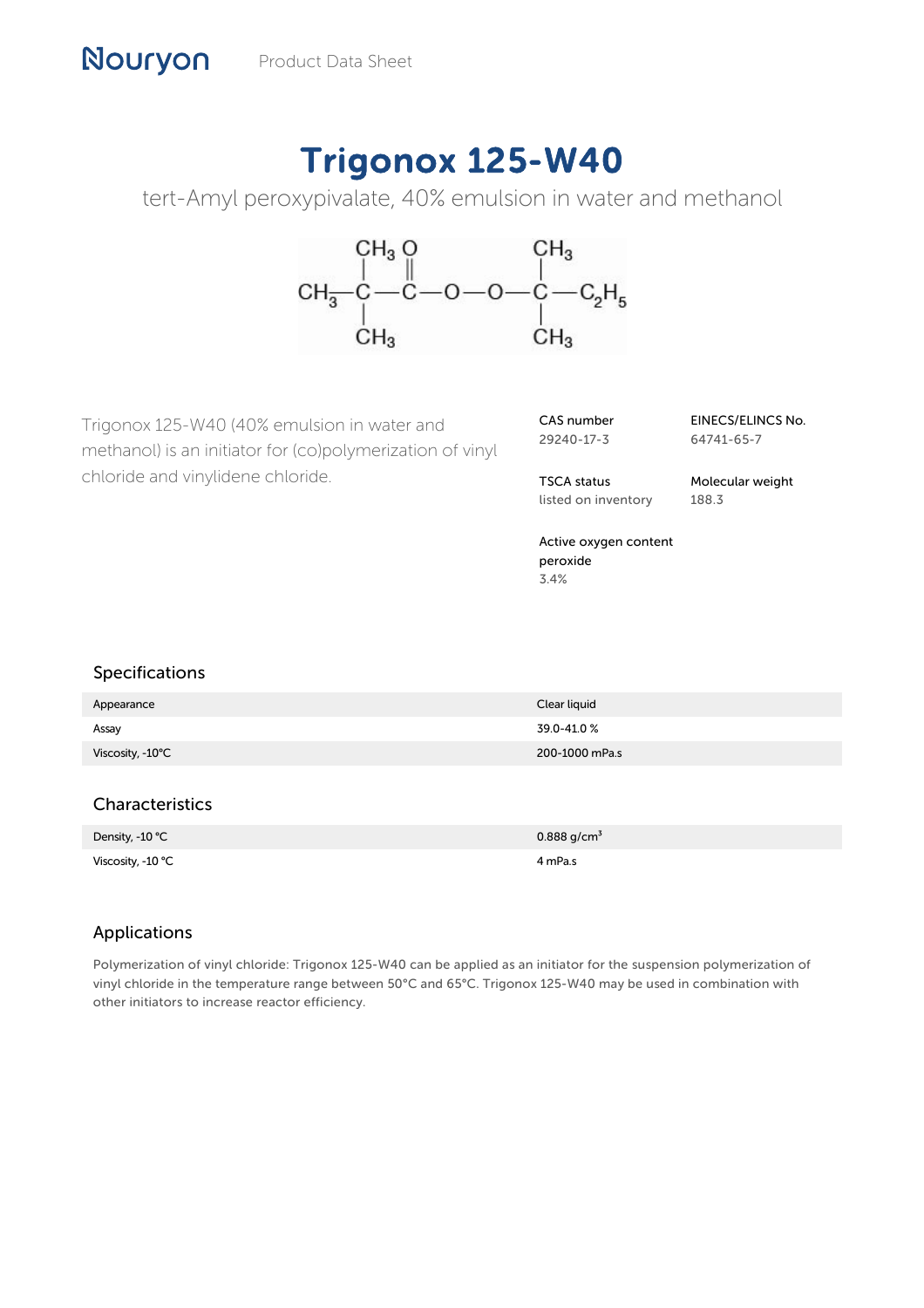### Half-life data

The reactivity of an organic peroxide is usually given by its half-life (t1/2) at various temperatures. For Trigonox 125-W40 in chlorobenzene:

| 0.1 <sub>hr</sub> | at 91°C (196°F)          |
|-------------------|--------------------------|
| 1 <sub>hr</sub>   | at 72°C (162°F)          |
| 10 <sub>hr</sub>  | at 54°C (129°F)          |
| Formula 1         | $kd = A \cdot e - Ea/RT$ |
| Formula 2         | $t^{1/2} = (ln2)/kd$     |
| Ea                | 127.76 kJ/mole           |
| A                 | 4.12E+15 s-1             |
| R                 | 8.3142 J/mole K          |
| T                 | (273.15+°C) K            |

### Thermal stability

Organic peroxides are thermally unstable substances, which may undergo self-accelerating decomposition. The lowest temperature at which self-accelerating decomposition of a substance in the original packaging may occur is the Self-Accelerating Decomposition Temperature (SADT). The SADT is determined on the basis of the Heat Accumulation Storage Test.

| <b>SADT</b>                   | $25^{\circ}$ C (77 $^{\circ}$ F)                                                                                                                                                                                                                              |
|-------------------------------|---------------------------------------------------------------------------------------------------------------------------------------------------------------------------------------------------------------------------------------------------------------|
| Emergency temperature $(T_e)$ | $15^{\circ}$ C (59 $^{\circ}$ F)                                                                                                                                                                                                                              |
| Control temperature (Tc)      | $10^{\circ}$ C (50 $^{\circ}$ F)                                                                                                                                                                                                                              |
| Method                        | The Heat Accumulation Storage Test is a recognized test method for the<br>determination of the SADT of organic peroxides (see Recommendations on the<br>Transport of Dangerous Goods, Manual of Tests and Criteria - United Nations, New<br>York and Geneva). |

### Storage

Due to the relatively unstable nature of organic peroxides a loss of quality can be detected over a period of time. To minimize the loss of quality, Nouryon recommends a maximum storage temperature (Ts max.) for each organic peroxide product.

| Ts Max. | $-10^{\circ}$ C (14°F)                                                                                                                                                                 |
|---------|----------------------------------------------------------------------------------------------------------------------------------------------------------------------------------------|
| Ts Min. | -25°C (-22°F)                                                                                                                                                                          |
| Note    | When stored according to these recommended storage conditions, Trigonox 125-<br>W40 will remain within the Nouryon specifications for a period of at least 3 months<br>after delivery. |

### Packaging and transport

The standard packaging is a 25-liter HDPE can (Nourytainer) for 20 kg peroxide content. Both packaging and transport meet the international regulations. For the availability of other packed quantities consult your Nouryon representative.Trigonox 125-W40 is classified as Organic peroxide type F; liquid, temperature controlled, Division 5.2; UN 3119.

## Safety and handling

Keep containers tightly closed. Store and handle Trigonox 125-W40 in a dry well-ventilated place away from sources of heat or ignition and direct sunlight. Never weigh out in the storage room.Avoid contact with reducing agents (e.g. amines), acids, alkalis and heavy metal compounds (e.g. accelerators, driers and metal soaps). Please refer to the Safety Data Sheet (SDS) for further information on the safe storage, use and handling of Trigonox 125-W40. This information should be thoroughly reviewed prior to acceptance of this product. The SDS is available at nouryon.com/sds-search.

### Major decomposition products

Carbon dioxide, Ethane, Isobutane, Isobutene, Acetone, Methyl ethyl ketone, tert-Amyl alcohol